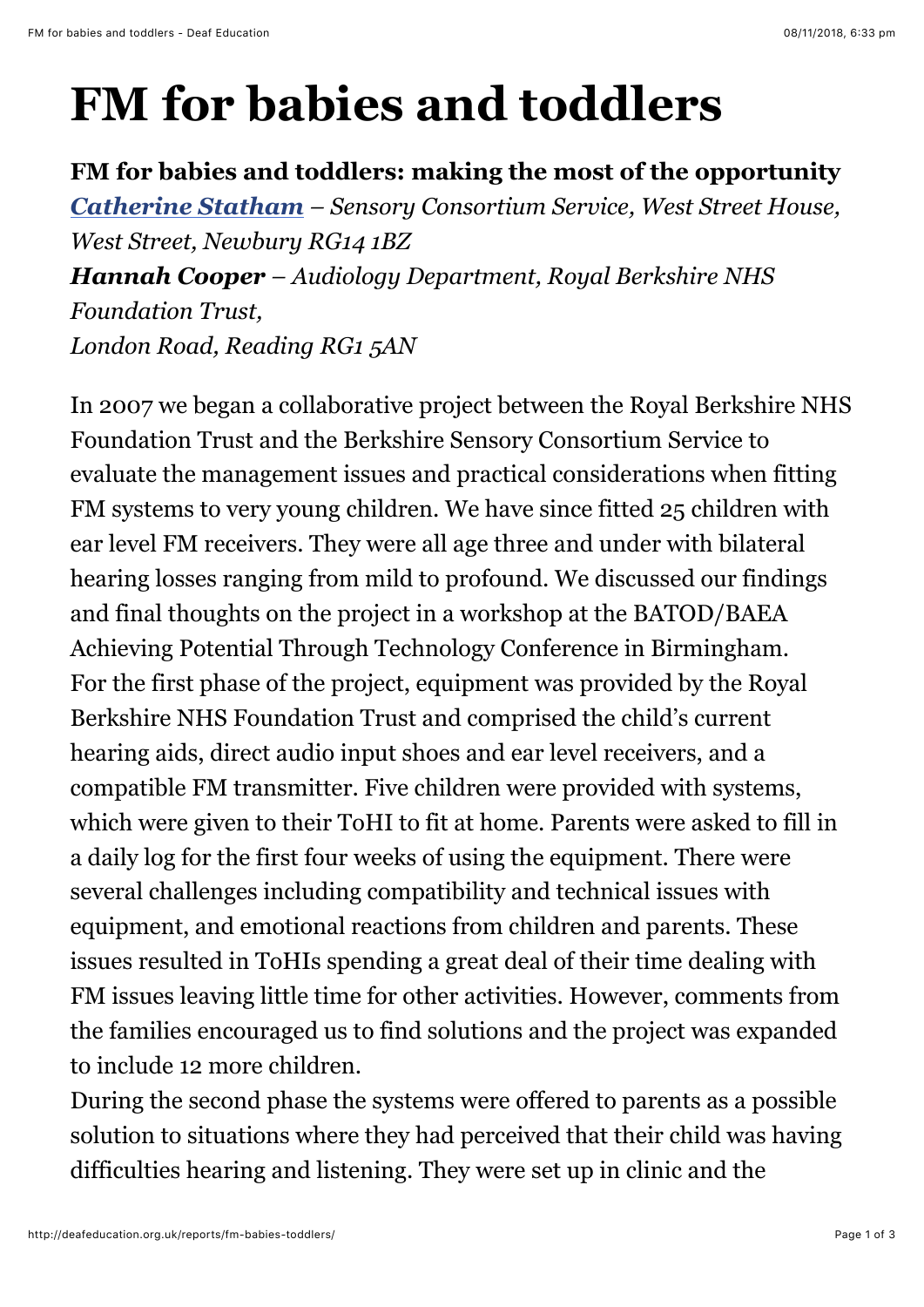educational audiologist fitted them at home. We used the FM Working Group Quality Standards to inform and guide our practice.

Phonak provided us with ten integrated FM systems (each including two Naida hearing aids with integrated receivers, and one campus transmitter) for the third phase of the project. Ten children aged between two months and three years were given integrated systems which were set up in the clinic prior to the child's appointment with audiology or session with the ToHI. The integrated systems solved the compatibility and connection problems we had seen previously. They also simplified the system for the families to use as, for example, equipment did not need to be dismantled to change the battery. Some parents were keen for their children to try integrated systems after seeing other children using them at our pre-school group. We found this group to be useful for encouraging parents to use new equipment as they were able to exchange ideas and support each other.

We recently asked families to reflect on their experiences with their FM systems and to let us know how they use them now. Here are some of the responses:

*We use it in the car a lot, also at children's parties or situations where there are lots of other children and it is used all the time he is at nursery.*

*A now uses the radio aid in school. I don't tend to use it on social occasions any more, as A is able to access speech by lip reading to assist her hearing. Though actually, she struggles in the cinema to have a conversation before the film starts, so maybe I might use it for that situation and when we are somewhere dark like the theatre as well.*

*We used it in busy/noisy environments, generally out of the home such as restaurants, shopping centres, children's parties etc. Since starting school L uses it every day in the classroom as well as still using it in busy/noisy environments such as parties, restaurants etc.*

*He uses it most at nursery which he attends for two full days a week. We also use it on car journeys over 5 minutes or if we are somewhere noisy. If*